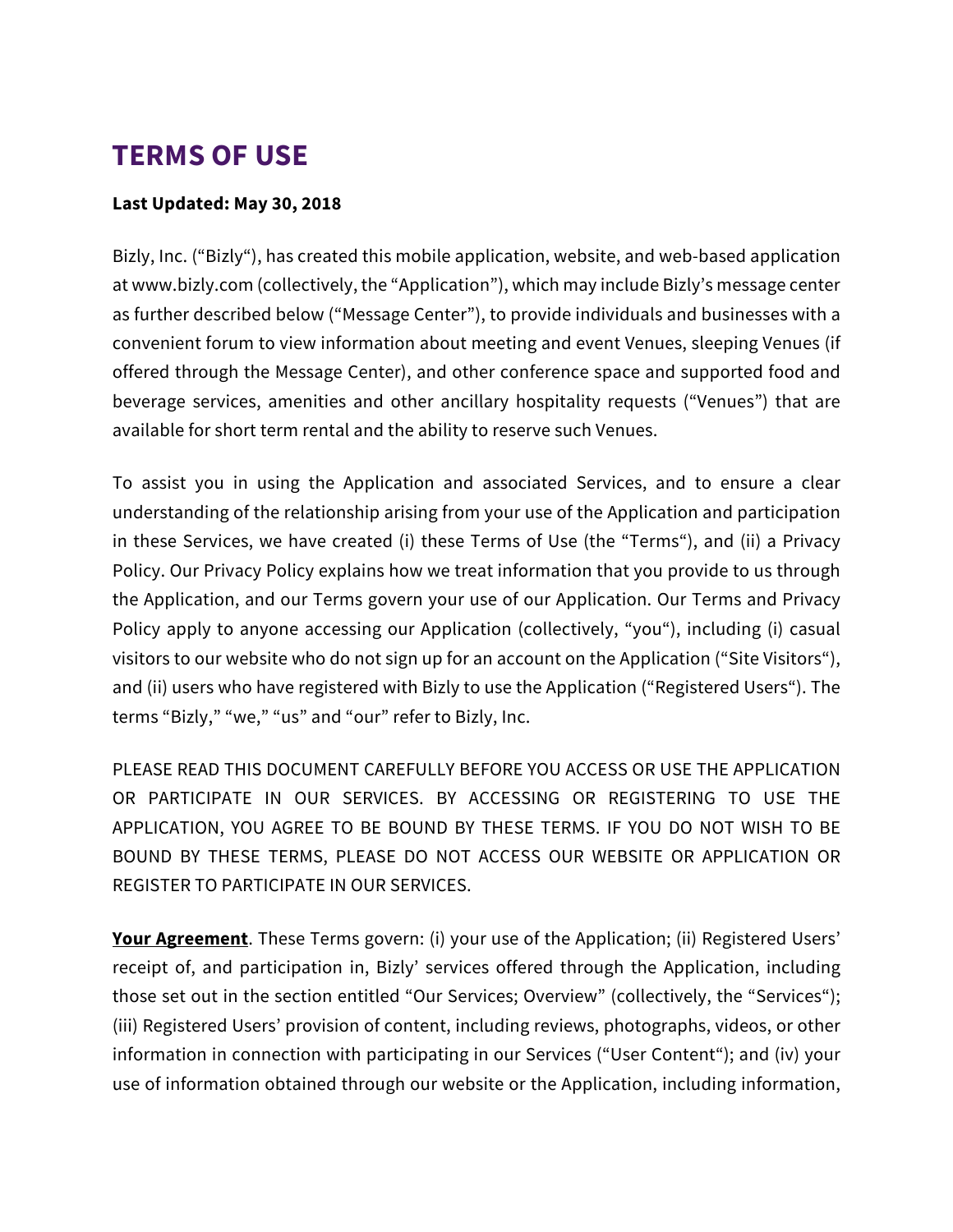software, artwork, text, video, audio, pictures, content, trademarks, trade dress and other intellectual property owned by Bizly or our licensors and made available to you through the Application or Services (collectively, the "Bizly Content"). Please read these Terms carefully; they impose legal obligations on you and on Bizly, and establish our legal relationship. By using the Services or accessing our website or Application, you are acknowledging that you have read and understood these Terms and agree to be legally bound by them.

While you can visit the website and review a range of information about Bizly, our Application and our Services without registering, to participate in the Services, we require that you become a Registered User. Registered Users are required to confirm their agreement to be bound by these Terms during the registration process (and from time to time as we may require) by clicking an "I Accept" or similar button.

Unless otherwise agreed to under a separate agreement, if you are agreeing to these Terms and our Privacy Policy on behalf of a company or other legal entity ("your Organization"), then (i) you represent and warrant that you have authority to act on behalf of, and to bind your Organization and (ii) for all purposes in these Terms and the Privacy Policy, the term "you" means your Organization on whose behalf you are acting.

**Obtaining a Password; Protecting Your Password**. Only Registered Users who have a valid password can reserve Venues through the Website. Registered Users must keep in mind that we will treat anyone who uses their user name and password as that user. We will provide this individual with all of the rights and privileges that we provide to that Registered User, and we will hold that Registered User responsible for the activities of a person using the Registered User's password. We therefore recommend that Registered Users maintain their user name and password in confidence, and that they refrain from disclosing this information to anyone who might "pretend" to be that Registered User with respect to the Website and their participation in the Services. We also ask that Registered Users notify us immediately if they suspect that someone is using their user name and/or password in this or any inappropriate manner.

**Our Services; Overview**. The Application is designed to provide individuals and businesses with a convenient forum to (i) view information about Venues that are made available by third parties (each such third party, a "Supplier") for short term rental; and (ii) reserve such Venues.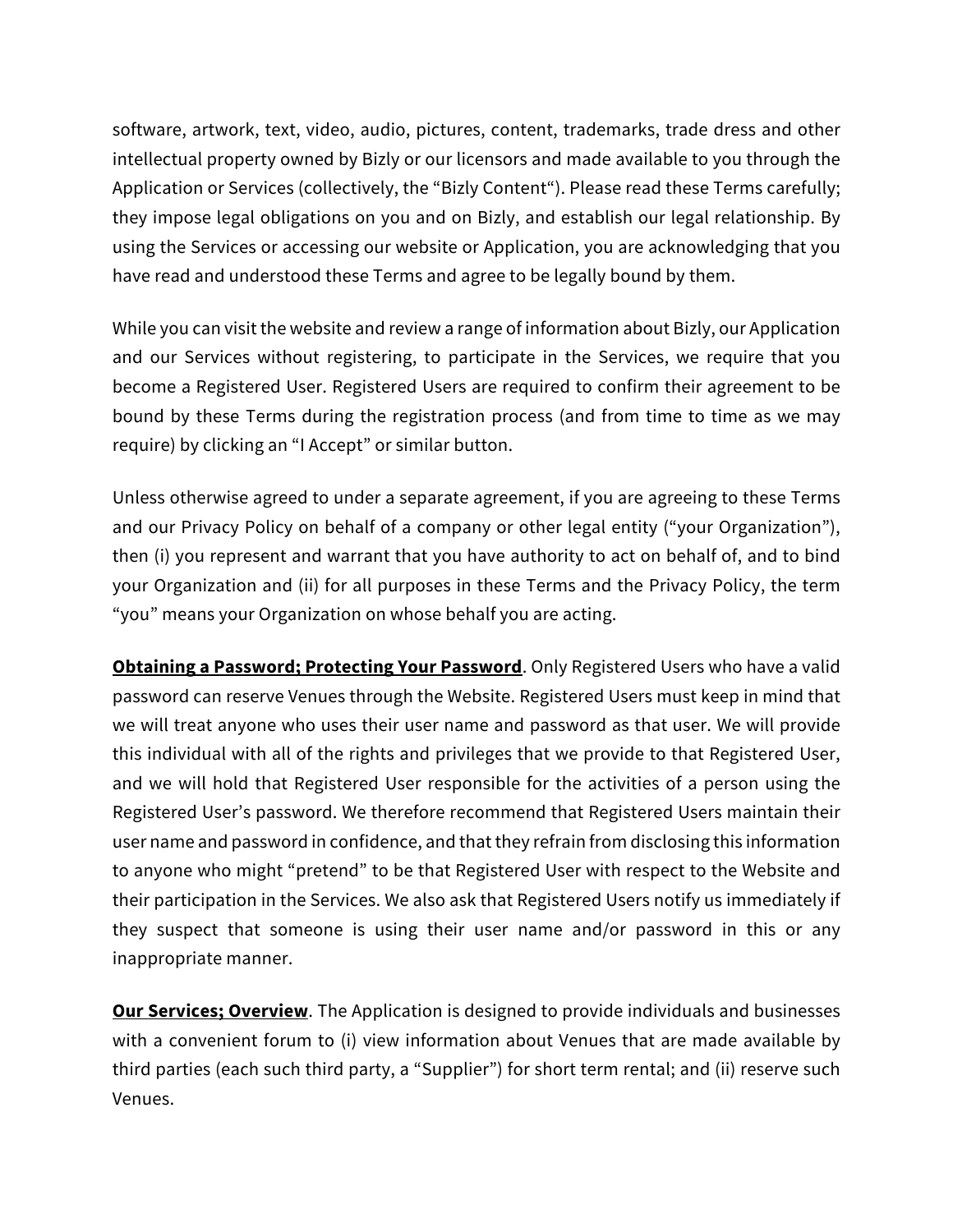**Reservation and Charges**. Suppliers will list Venues, availability, pricing, taxes, and associated amenities through our Application. Bizly offers you the ability to confirm proposals with Venues through the Application. Where applicable, you may also have the ability to directly connect with Suppliers to discuss, negotiate, and reserve Venues through the Message Center. When you reserve a Venue through the Application, we facilitate your reservation with the Supplier (a "Reservation"), subject to the terms that apply to the Message Center. Without limiting the foregoing, each Reservation is subject to any occupancy limits, restrictions, details or policies provided by Supplier in the Application for the relevant Venue.

**Message Center**. When you reserve a Venue through the Message Center, you can use the shopping cart functionality in the Message Center to reserve your Venue and pay the Suppliers directly or optionally through Bizly's third party payment processor (if available and as described further below). Bizly may (but is not obligated to) monitor any use of the Message Center, and Bizly may remove messages and other content that violate these Terms or any Supplier agreement, that Bizly deems inappropriate or where a third party makes a claim against Bizly related thereto or otherwise facilitate the reservation process. You are solely responsible for ensuring compliance with any laws, rules or regulations concerning electronic signatures, records or contracts in connection with your use of the Message Center. Any agreements entered into pursuant to the Message Center must be consistent with these Terms.

**Bizly Remote Administrator.** Bizly, with your approval, may act as a remote administrator on your account to perform such items as adding or deleting users, modifying user rights, adding or deleting documents, approving, modifying or canceling orders, producing reports or performing other functions on behalf of you.

**Your Agreement with Suppliers/Electronic Submissions**. Your use of the Application allows you the ability to enter into agreements and/or to make transactions electronically including with the Suppliers through the Message Center. You consent to executing agreements between you and Bizly and its vendors, and/or you and Suppliers by electronic means and receiving related documents or records electronically. You agree that any document or record which is transmitted or received by electronic transmission through this Application shall be treated in all manner and respects as an original written, signed document where sufficient indicia of acceptance exists. You agree that clicking on boxes or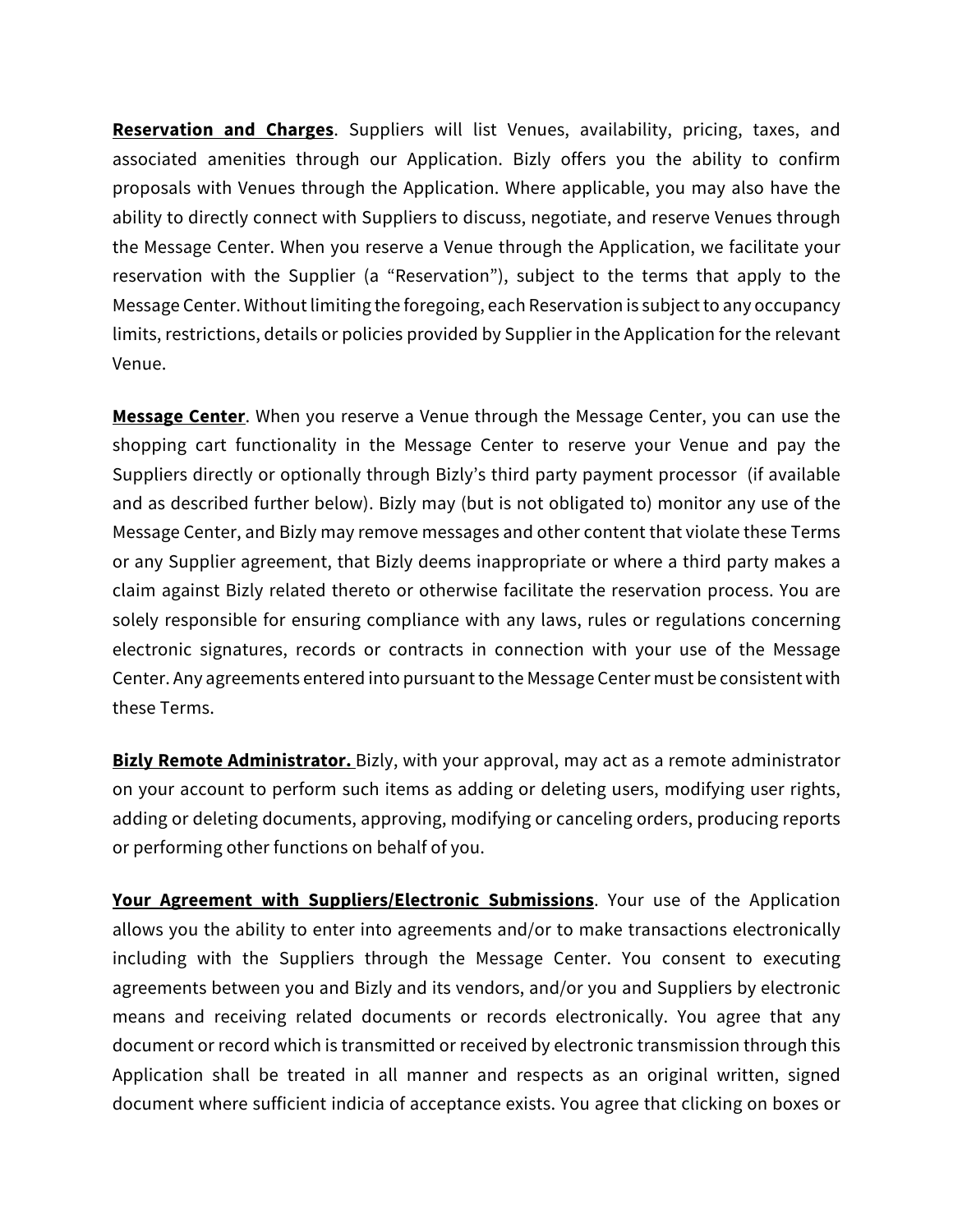buttons designated by language such as "I Accept", "I Agree" or other similar language, as effective indicia of acceptance. Such indicia of acceptance shall be considered for these purposes as an original signature and any such electronic record it is attributed to shall be considered to have the same binding legal effect as an original written, signed document. You agree not to raise, and agree to waive, electronic transmission or electronic signatures as a defense to agreements entered into pursuant to your use of the Application or the Message Center. Under no circumstance shall Bizly have any obligations or liabilities with respect to your communications with the Supplier through the Message Center or any agreements you make with such Suppliers. It is your duty to read such Supplier contracts and policies carefully and enter into arrangements at your own risk.

**Special Requests & Incidental Charges**. When reserving a Venue, you will be able to submit special requests for the Supplier (a "Special Request"). In addition, you may submit Special Requests directly to the Supplier at any time at your discretion. Suppliers have sole discretion over whether to honor any of your Special Requests and Bizly shall have no liability or responsibility to you for a Supplier's refusal to honor a Special Request. You are responsible for paying the Supplier directly for any upgrades or other incidental charges you incur, including as a result of Special Requests.

**Payment Processor**. All credit card information if applicable is currently processed and stored by Stripe, a third party payment processor, in accordance with its terms of service and privacy policies, which can be found at https://stripe.com/us/privacy and https://stripe.com/terms.

**Taxes and Pricing**. We are not affiliated with the Suppliers or otherwise a co-vendor with the Suppliers. You are directly responsible for paying the Supplier for taxes including, without limitation, sales and use tax, occupancy tax, Venue tax, excise tax, value added tax and other taxes. Tax rates and the type of taxes vary greatly by location. In some cities, the tax may include government imposed service fees or other fees not paid directly to a taxing authority but still required by law. The amount paid to the Supplier for taxes may vary from the amount we estimate. By booking a Reservation through our payment system, you also pre-authorize us (and our payment processor) to charge your credit card for the full amount of any incidentals or similar charges that may be charged to us by the Supplier in connection with your Reservation.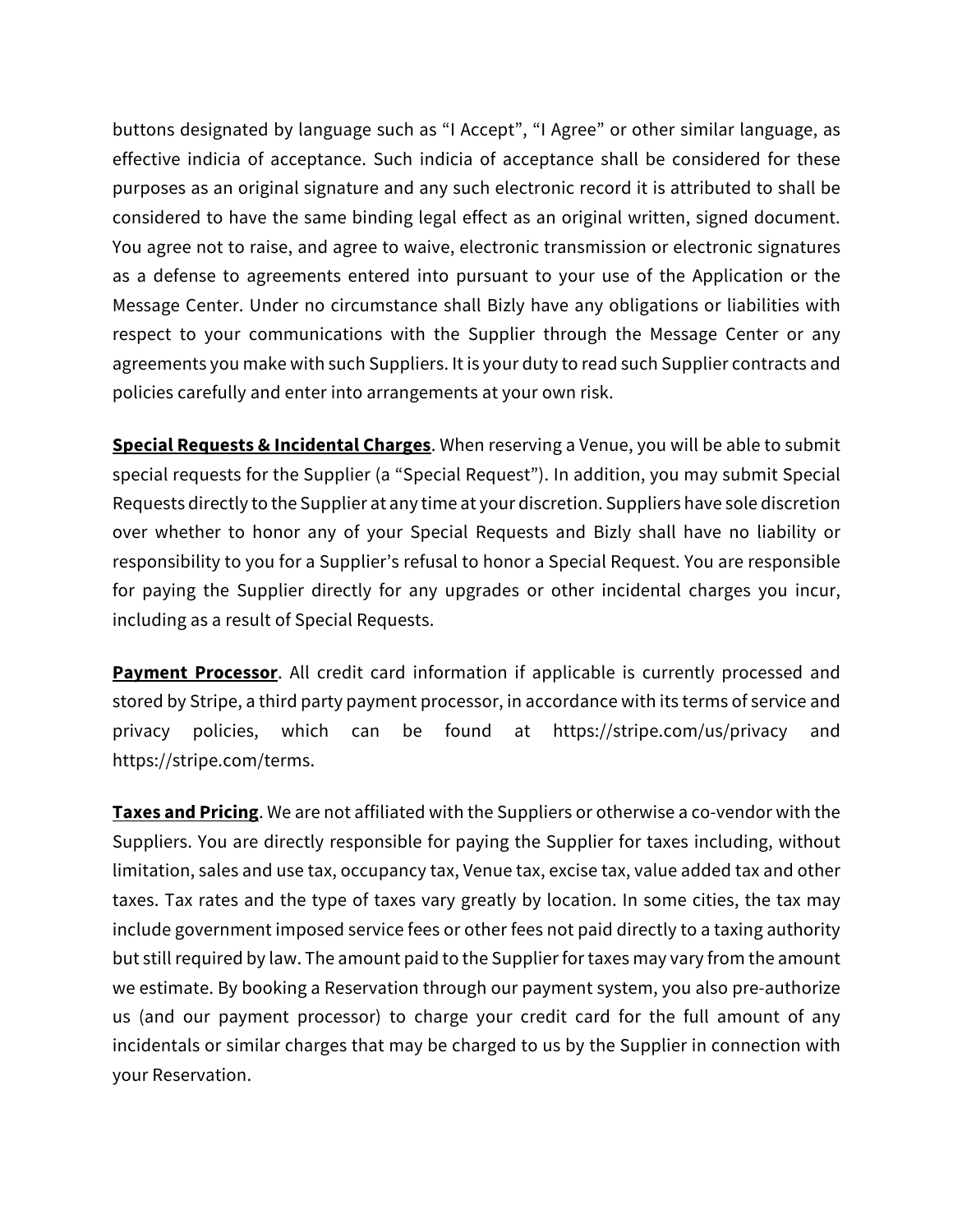**Deposits.** Suppliers may charge you for deposits, partial payments or full payments through the Message Center. Bizly may pre-authorize your credit card for the entire billing. The balance of the payment may be made by you directly to the Supplier manually on-site, before the event, or following the event. If payment is not completed directly, Bizly may charge your credit card for the full amount. You agree to forward to Bizly copies of any invoices, receipts or other similar documents evidencing any amounts spent or incurred in connection with your Reservations through the Application.

**User Representation and Warranty**. When you reserve a Venue through the Site, you are representing and warranting that any information you supply in connection with the Reservation is true, accurate and complete.

**User Check-In**. You must be at least eighteen (18) years old to use the Application and to book a Reservation, and you represent and warrant that you are such age. You may be required to provide valid identification upon check-in for a Reservation. If you are not eighteen (18) years old, your Reservation may be cancelled without refund or further obligation.

**Use of Property**. You and your employees, contractors, guests and invitees must act in a professional, respectful manner in connection with the Application and your Reservation. Unless otherwise approved by the Supplier, you may only use the Venue and corresponding property, and book Reservations, for professional or social gatherings. Unlawful, offensive, abusive, threatening, disrespectful or inappropriate conduct is prohibited and is subject to immediate removal without refund. Unlawful conduct may be reported to the appropriate authorities. You are responsible for any damage caused to the Venue or corresponding property, beyond ordinary wear and tear, as a result of the Reservation. Any use of the Venue and corresponding property by you is subject to any additional restrictions disclosed during the instant booking process or included in any custom order agreed through the Message Center.

Audio-visual equipment and other amenities may be provided by third-party vendors of the Supplier, subject to the details of the applicable Reservation. In the event you desire to bring your own vendor, you must provide adequate advance notice to the Supplier. The Supplier may approve or reject your request in its discretion. No physical signage is permitted unless pre-approved by the Supplier in advance. All equipment and other personal property of you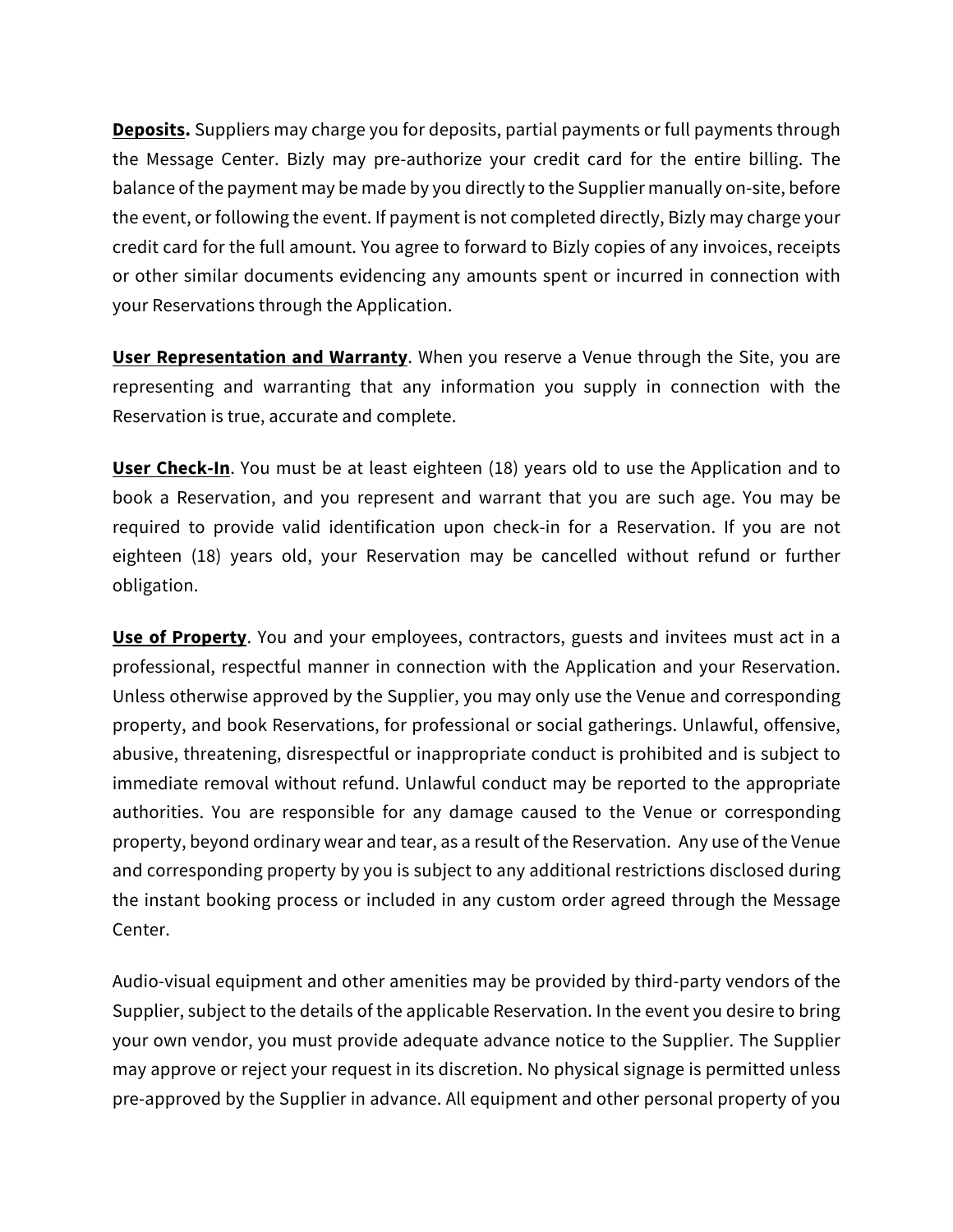or your employees, contractors, guests or invitees must be removed from the Venue by the end time of the Reservation. Bizly and the Supplier are not liable for any such equipment or other personal property.

NO PERSON UNDER THE AGE OF TWENTY-ONE (21) MAY PURCHASE, POSSESS OR CONSUME ANY ALCOHOLIC BEVERAGE IN CONNECTION WITH ANY RESERVATION. You must take adequate measures to ensure this.

## **Reservation Issues**.

- **Supplier Cancelations**. If a Supplier informs you that it will not be able to honor a Reservation, please contact us at 646-530-8630 or contact us per the section entitled "Contact Us". We will endeavor to work with you and the Supplier in an effort to provide you with alternative accommodations but cannot guarantee any such accommodation.
- **Your Cancelation of a Reservation**. If you reserve a Venue, you may cancel that Reservation in accordance with the Supplier's policies and your agreement with such Supplier. In such case, Bizly will only charge fees on amounts charged by the Supplier unless otherwise otherwise agreed. If you cancel the Reservation after the cancellation cut-off time specified in the Supplier's cancellation policy, no refunds or credits shall be due for the Reservation and you may be obligated to pay unpaid due amounts, subject to the applicable cancellation policy.
- **Venue Descriptions**. Bizly attempts to provide, but does not guarantee, accurate descriptions of the Venues that are made available by Suppliers for reservation through the Site.
- **Charges for Damage**. If you cause damage to a Venue, you acknowledge that the Supplier may in its sole discretion decide to charge your credit card in compensation for the cost of repairs to the Venue. Despite our provision of this information to Supplier, you acknowledge in accordance with section entitled "User Disputes" that Bizly is in no way responsible or liable in connection with your dispute with a Supplier over Venue damage which shall be governed solely in accordance with Supplier's policies and your agreement with such Supplier.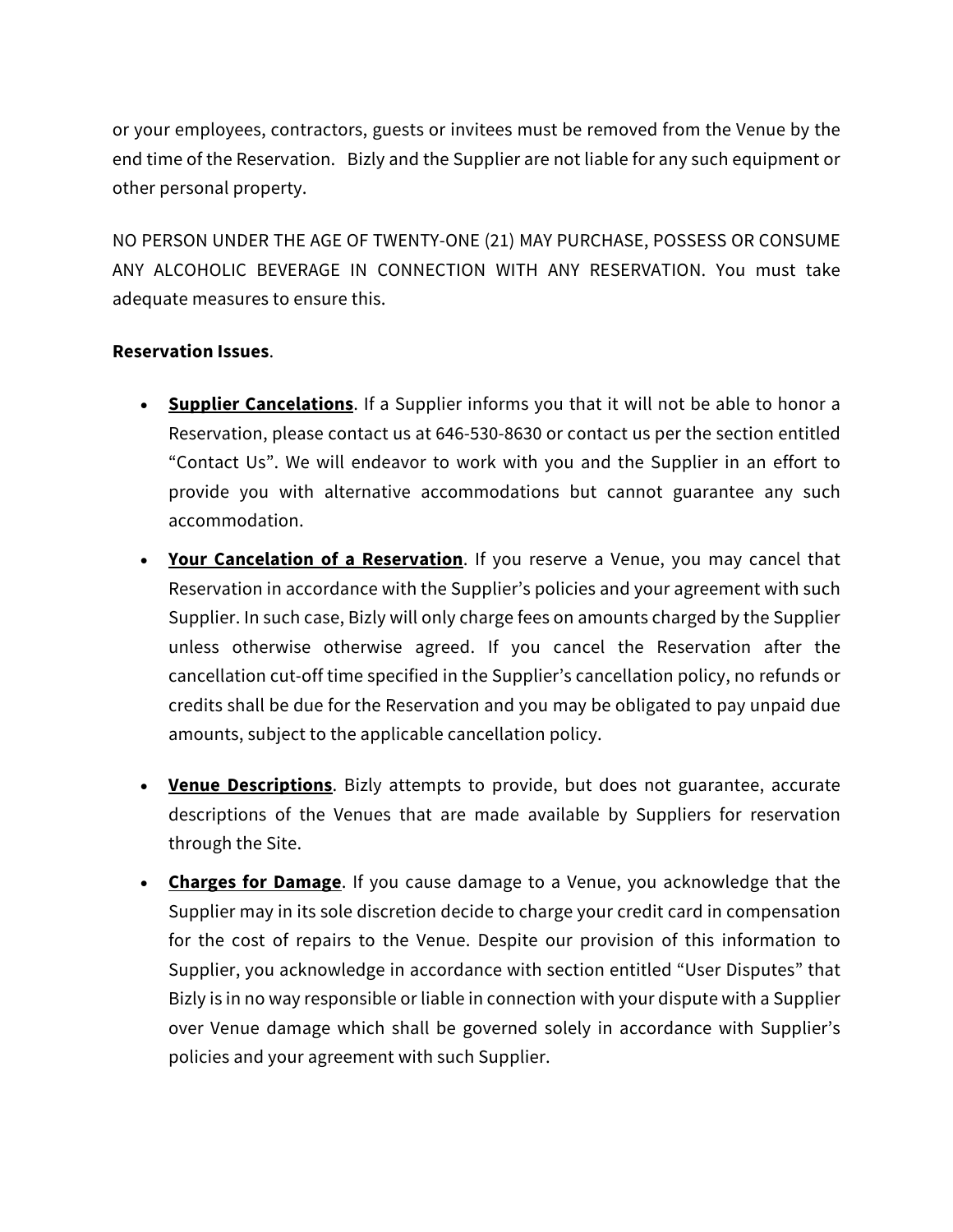• **User Disputes**. You are solely responsible for your interaction with Suppliers and other Registered Users, both online or offline. The Suppliers are not agents or employees of Bizly and are solely responsible for providing the Venues. You are solely responsible for settling any overages, on-site charges and other disputes (including payment disputes) directly with the Supplier. In addition, we have no obligation to become involved in any disputes between you and other Registered Users or Suppliers. If you have a claim or dispute with one or more Registered Users or a Supplier, you release Bizly (and our officers, directors, agents, employees, subsidiaries and affiliates) from claims, demands and damages (actual and consequential) of every kind and nature, known and unknown, arising out of or in any way connected with such claim or dispute.

**Ownership; Reservation of Rights**. The Application, Services, and associated Bizly Content are the proprietary property of Bizly and our licensors, and are protected by U.S. and international copyright and other intellectual property laws, or are used under the principles of fair use. You acknowledge Bizly has spent considerable time, resources and expenses to develop the Application, Services and Bizly Content. Bizly and our licensors retain all rights with respect to the Site, Services and Bizly Content except those expressly granted to you in these Terms. Any use of the Application, Services or Bizly Content is for your internal use only.

- *Grant of Rights to Site Visitors*. As a Site Visitor, subject to your compliance with these Terms, you are granted the right to access our website solely for your personal, noncommercial use. You may not (i) reserve a Venue through the website or Application; (ii) access, view, modify or otherwise use any portion of our website not made expressly accessible to you, or (iii) otherwise modify, copy, distribute or otherwise use the website, Application, Bizly Content or Services without registering.
- *Grant of Rights to Registered Users*. As a Registered User, subject to your compliance with these Terms, you are granted a limited, non-exclusive, non-transferable, worldwide right to access, execute, display, perform, and otherwise use the Application solely for you or your Organization's business purposes as made available by Bizly, provided that you shall not (i) license, sublicense, sell, resell, distribute or otherwise commercially exploit the Application, Bizly Content or the Services to any third party; (ii) modify or make derivative works based upon the Application, Bizly Content or Services; or (iii) reverse engineer, reverse compile, or access the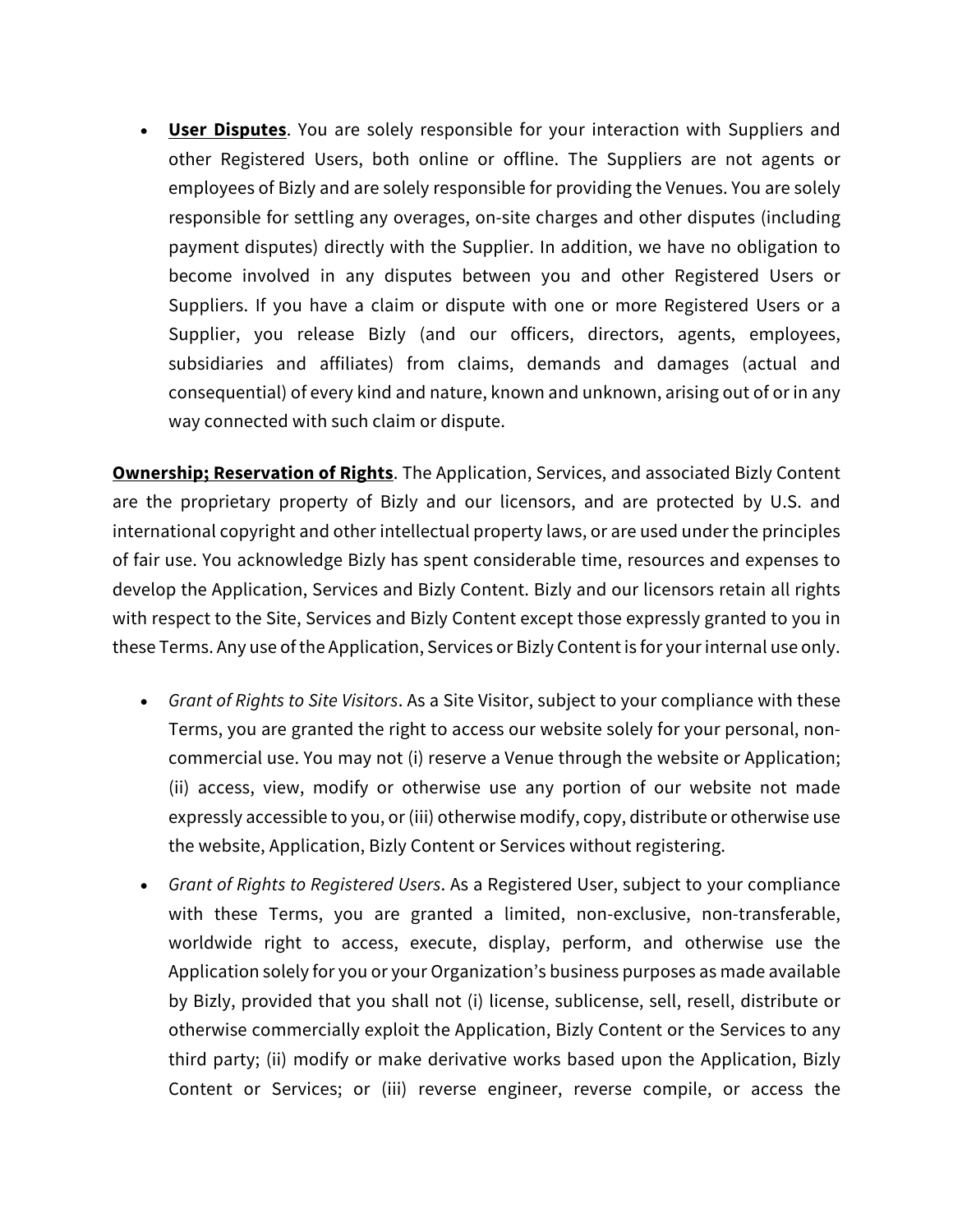Application, Bizly Content or Services including without limitation, in order to build a competitive product or service. You may access and view certain password-protected areas of our website for use solely in conjunction with the Services and as provided in these Terms, and you may not otherwise modify, copy, distribute, or otherwise use the website, Application, Bizly Content or Services.For clarity, Bizly does not grant you any rights to share, sell, license, or reuse Bizly Content with other divisions, persons or entities outside the users authorized by Bizly. Any sharing, sale, license or reuse of reports, dashboards, metrics or other Bizly Content outside of the users authorized by Bizly is expressly prohibited.

- *Duration of Rights for Registered Users*. As a Registered User, you will continue to enjoy your rights under the section entitled "Grant of Rights to Registered Users" for as long as you are a Registered User, unless your password is revoked or suspended, as set out in the section entitled "Monitoring; Revocation or Suspension of Use Privileges".
- *Grant of Rights to Bizly in User Content*. By submitting User Content for participation in our Services, you grant Bizly the perpetual, royalty-free worldwide, right and license to use, copy, reformat, index, modify, display and otherwise distribute and/or exploit your User Content for the purposes of providing our Services and for general marketing purposes. No compensation will be paid with respect to Bizly' use of your User Content.
- *Registered User Comments/Feedback*. Our Application may allow Registered Users to provide comments or feedback regarding our Application and our Services. By providing comments/feedback, you grant us the perpetual, royalty-free worldwide, right and license to use your comments and feedback including without limitation, for the purposes of improving the Application and our Services.
- Rights/Permissions You Must Have in Your Submitted Content. In submitting User Content, you represent and warrant that you have sufficient authority and rights to post such User Content, and to provide the grant of rights to us.
- Right to Decline Submitted Content. We expressly reserve the right (but are under no obligation), to refuse to use, remove, or disable User Content that we conclude, in our sole discretion, violates these Terms or our Privacy Policy, or is incompatible with the purposes of the Application and our Services.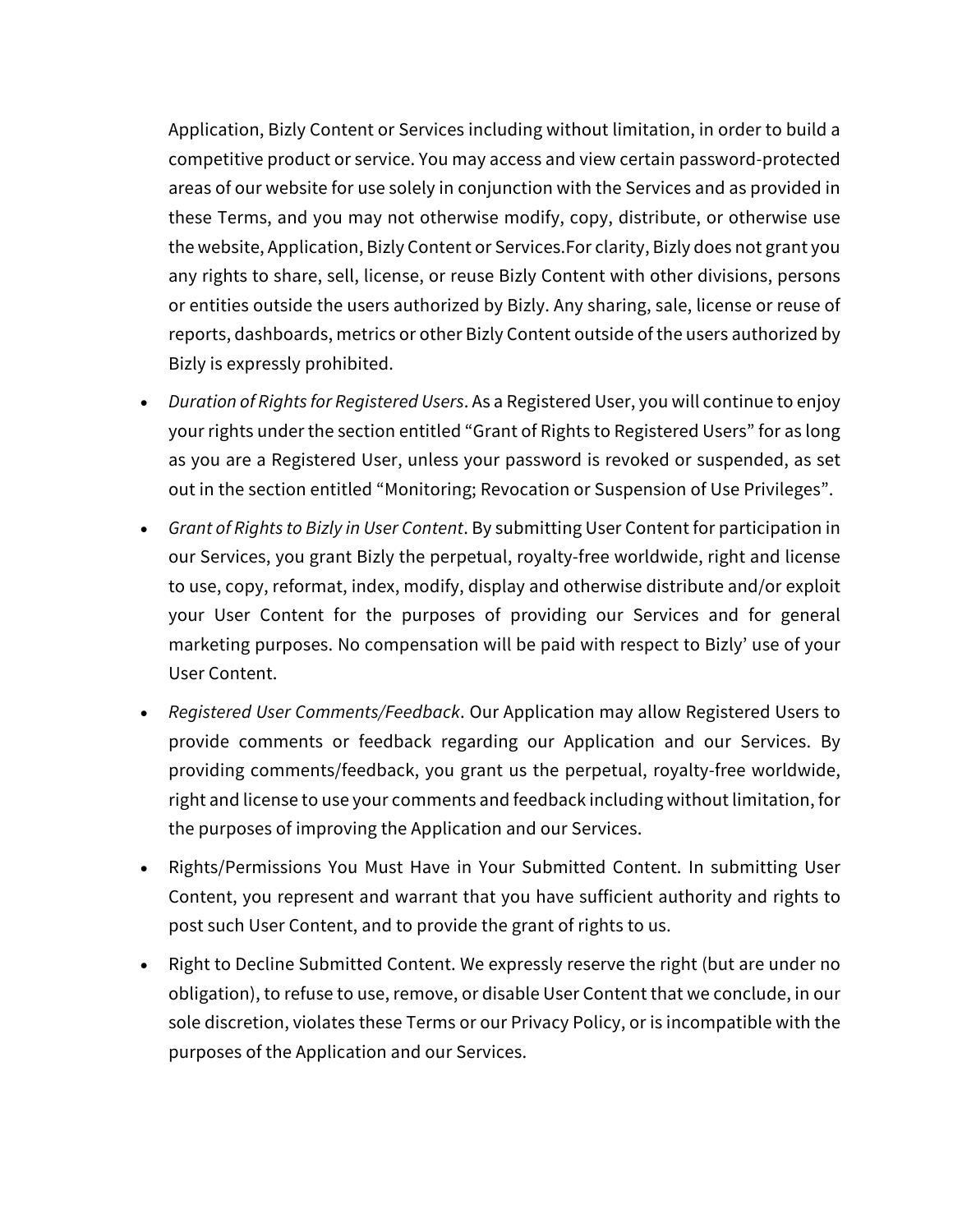• Customer retains any and all rights it may possess to Customer Data provided by Customer to Bizly through the Bizly System or collected from others by Bizly on behalf of Customer. Such Customer Data will only be used by Bizly as reasonably required for providing Services as contemplated hereunder and in accordance with Bizly's Privacy Policy and all applicable data privacy laws and regulations laws (including the EU General Data Protection Regulation (GDPR) as and when it becomes enforceable on May 25, 2018). Both Bizly and Customer will comply in all material respects with the Data Privacy Policy and Rules, and will provide such help and cooperation as is reasonably necessary or requested to the other to comply with the same. For the avoidance of doubt, Customer is responsible for obtaining any legally required consents to process personal data, or to process and transfer data in compliance with any other legally permitted conditions for processing personal data.

**Sensitive Personal Information** Notwithstanding any provision to the contrary in this Agreement, you acknowledge and agree that use of the Bizly Services to transmit, process or store Sensitive Personal Information (as defined below) is unnecessary for use of the Services and therefore you shall be solely responsible for any such use of the Services by yourself or your employees, agents or subcontractors and Bizly shall bear no risk or liability for same. "Sensitive Personal Information" shall be defined as:

- Social security numbers;
- Passport numbers or other government issued id numbers, date of birth and/or gender, except solely to the extent required by applicable regulations of the Department of Homeland Security or other government regulatory body;
- Health or medical information (other than food allergies or medical contact information);
- Financial account information (other than payment information entered securely using Bizly's online payments service); and
- Other information which a reasonable person would recognize as being highly sensitive (but excluding, for avoidance of doubt, contact information such as name, mailing address, email address, and phone number).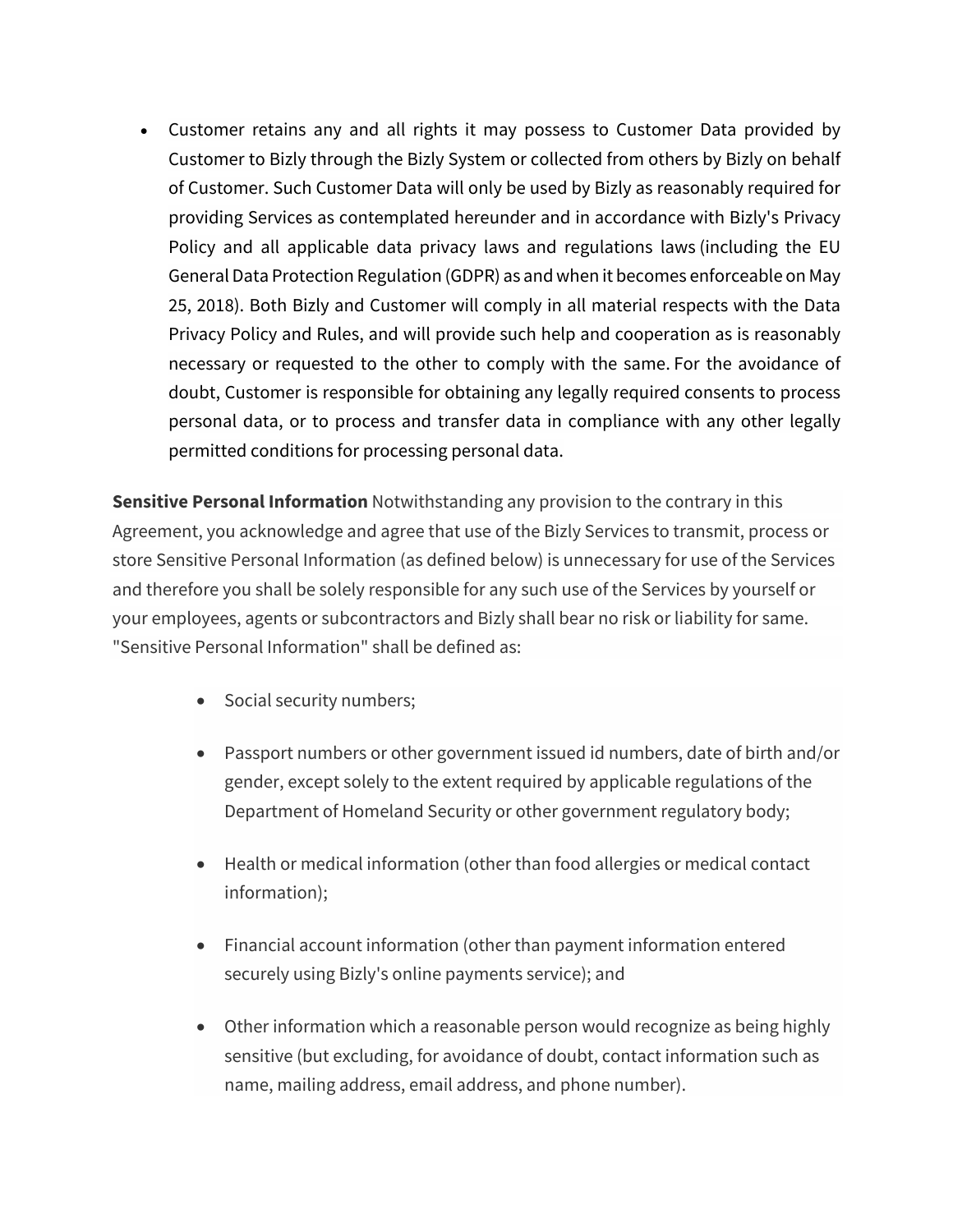**Code of Conduct**. As a condition to your use of the Application and the Services, you agree to follow our Code of Conduct, set out below. Under this Code, you will not:

- Upload, email or otherwise transmit any images or other User Content that is unlawful, obscene, harmful, hateful, invades the privacy of any third party, contains nudity or pornography or is otherwise objectionable.
- Disseminate materials that impact or invade the privacy of others, such as photographs, video clips, sound recordings, personally identifiable information, or other materials that reveal personal, private or sensitive information about another person, without that person's consent.
- Submit material that is intentionally false, defamatory, unlawfully threatening or unlawfully harassing.
- Infringe any third party's copyright, patent, trademark, trade secret or other proprietary rights or rights of publicity or privacy. Electronic materials – such as music, videos, games, images and text in electronic form – can easily be copied, modified and sent over networks (such as the internet). These electronic materials are thus extremely vulnerable to unauthorized distribution and copyright infringement. These materials may not be transmitted over the Application without the copyright owner's permission or without a legitimate "fair use" justification for the transmittal.
- Transmit materials that contain any viruses, Trojan horses, worms, time bombs, cancelbots or other computer-programming routines that are intended to damage, detrimentally interfere with, surreptitiously intercept or expropriate any system, data or personal information.
- Use the Application to artificially generate traffic or page links to a website or for any other purpose not expressly allowed under these Terms.
- Use the Application in a manner that could disable, overburden or impair the Application or Services or interfere with any other party's use and enjoyment of the Application and Services, such as through sending "spam."
- Use the Application to test or reverse engineer the Website in order to find limitations, vulnerabilities or to evade filtering capabilities.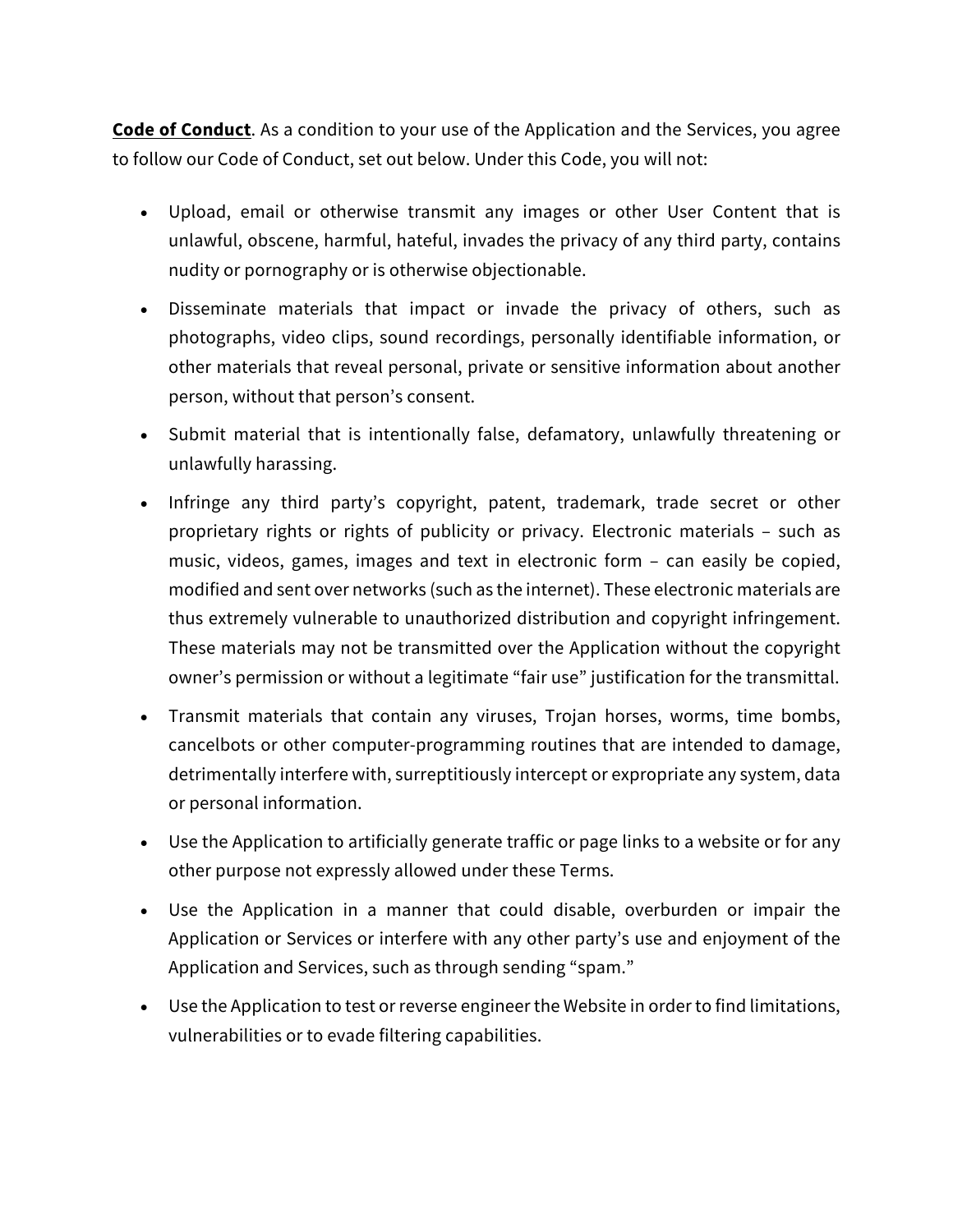- Seek to obtain access to any materials or information through "hacking", "data harvesting" or through other means we have not intentionally made available to you through the Application.
- Use the Application for any purpose that is unlawful or prohibited by these Terms. For example, you will not use the Application to violate any law, statute or regulation (including, without limitation, those governing export control, consumer protection, unfair competition, anti-discrimination or false advertising).

**Monitoring; Revocation or Suspension of Use Privileges**. We reserve the right (but do not have the obligation) at any time to (a) monitor your use of the Application, and (b) terminate or suspend your use of some or all of the Application or Services if you engage in activities that we conclude, in our discretion, breach our Code of Conduct or otherwise violate these Terms or our Privacy Policy. Although we have no – and assume no – obligation to monitor activities on the Application (including the Message Center), please understand that we may employ filters designed to detect and block inappropriate content described in our Code of Conduct. We reserve the right to request edits to your submission, to refuse to post or to remove any information or materials, in whole or in part, that we believe, in our sole discretion, is incompatible with our Code of Conduct.

You should also understand that our Code of Conduct is based in many instances on principles of applicable law. Violations of our Code of Conduct accordingly may expose you to criminal charges, and civil liability to harmed parties for compensatory damages and attorney's fees. Bizly reserves the right at all times to disclose information it deems necessary to satisfy any applicable law, regulation, legal process or governmental request, consistent with our Privacy Policy.

**Attrition.** Client agrees not to initiate a conversation with a Supplier or property using the Application and then subsequently attempt to book the transaction offline. On a best efforts basis, you agree to use Bizly to complete the transaction and inform Bizly if there is anything preventing you from utilizing the Application for the purposes of booking the meeting or event or if a Supplier or Client has requested you to conclude the transaction off-line.

**Links to Third-Party Sites**. The Application may contain links or produce search results that reference links to third party websites (collectively, "Linked Sites"). Bizly has no control over these Linked Sites or their content and does not assume responsibility or liability for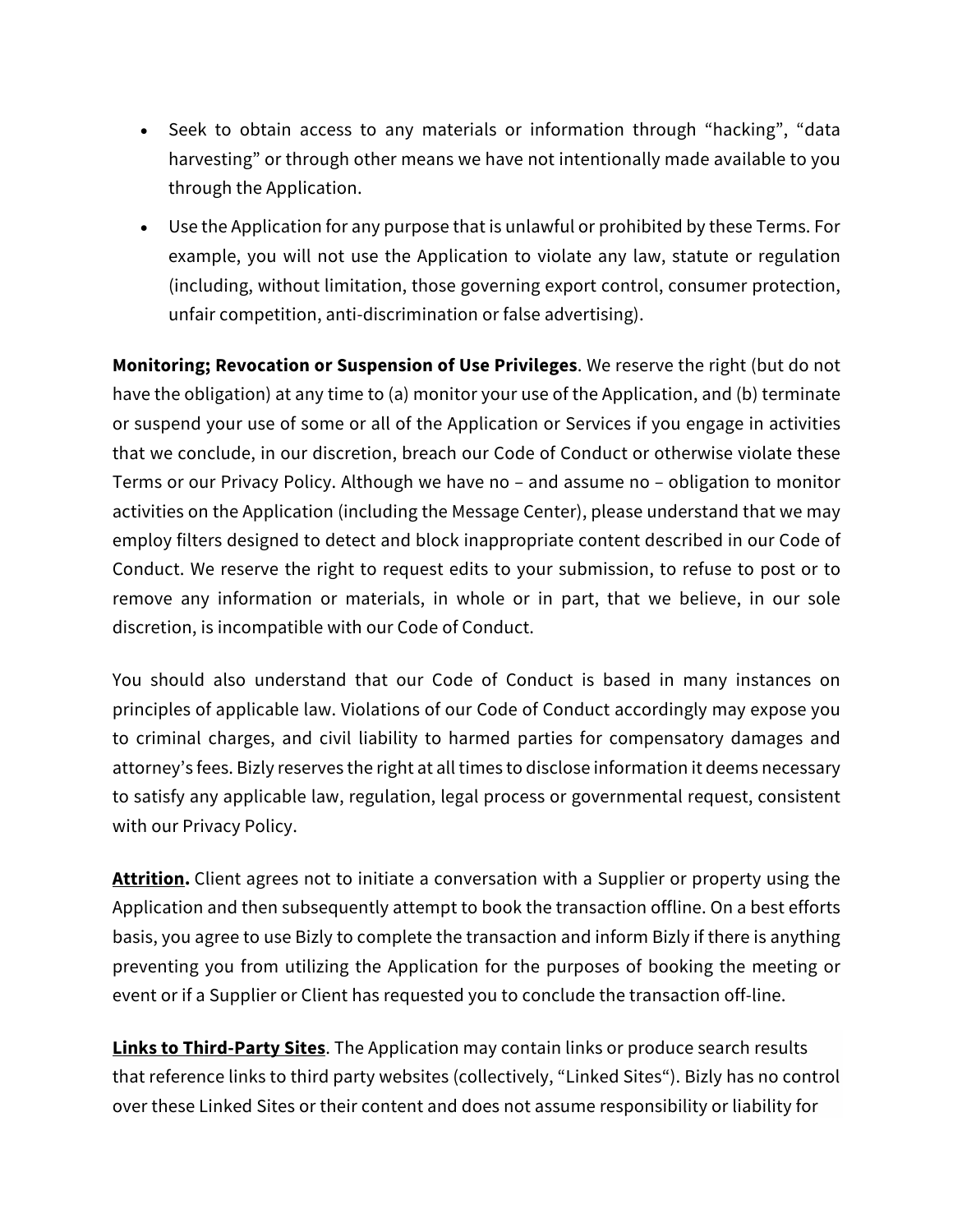any content, opinions or materials available on Linked Sites. Bizly does not endorse the content of any Linked Site, nor does Bizly warrant that a Linked Site will be free of computer viruses or other harmful code that can impact your computer or other web-access device. By using the Application to search for or link to another site, you agree and understand that such use is at your own risk.

**Proprietary Content.** To the best of Bizly's knowledge, all material published by Bizly on its web pages and other media properties, are done in full agreement with the original copyright owners (be that Bizly or another party). If you come across a situation where you suspect that this may not be the case, in accordance with the Digital Millennium Copyright Act (DMCA), we ask that you contact:

## **Bizly, Inc.**

ATTN: General Counsel 1350 Broadway, Suite 2202 New York, NY 10018 646-503-8630 contact@bizly.com

You understand and agree that any third party data, content, materials or software (" **Third Party Content**") which may be published on the Bizly website or otherwise made available through the Services may be subject to third party licenses, that such licenses may be altered or revoked at any time by the applicable third party licensor, and that, provided there is no material reduction of functionality in the Bizly System, removal or alteration of Third Party Content shall not constitute a material breach of this Agreement.

**Warranty Disclaimer**. BIZLY DOES NOT PROMISE THAT THE APPLICATION OR SERVICES WILL BE ERROR-FREE OR UNINTERRUPTED, OR THAT THE APPLICATION WILL PROVIDE SPECIFIC RESULTS FROM YOUR PARTICIPATION IN THE SERVICES OR YOUR USE OF ANY CONTENT, SEARCH OR LINK ON IT. THE APPLICATION AND ALL SERVICES AND CONTENT WITHIN IT ARE DELIVERED ON AN "AS IS" AND "AS AVAILABLE" BASIS. WHEN YOU ACCESS THE APPLICATION, YOU DO SO AT YOUR OWN RISK. BIZLY DOES NOT REPRESENT OR WARRANT THAT MATERIALS YOU DOWNLOAD FROM THE BIZLY APPLICATION WILL BE FREE OF VIRUSES OR OTHER HARMFUL FEATURES. BIZLY DISCLAIMS (i) ALL WARRANTIES, EXPRESS OR IMPLIED, INCLUDING ANY IMPLIED WARRANTIES OF MERCHANTABILITY AND FITNESS FOR A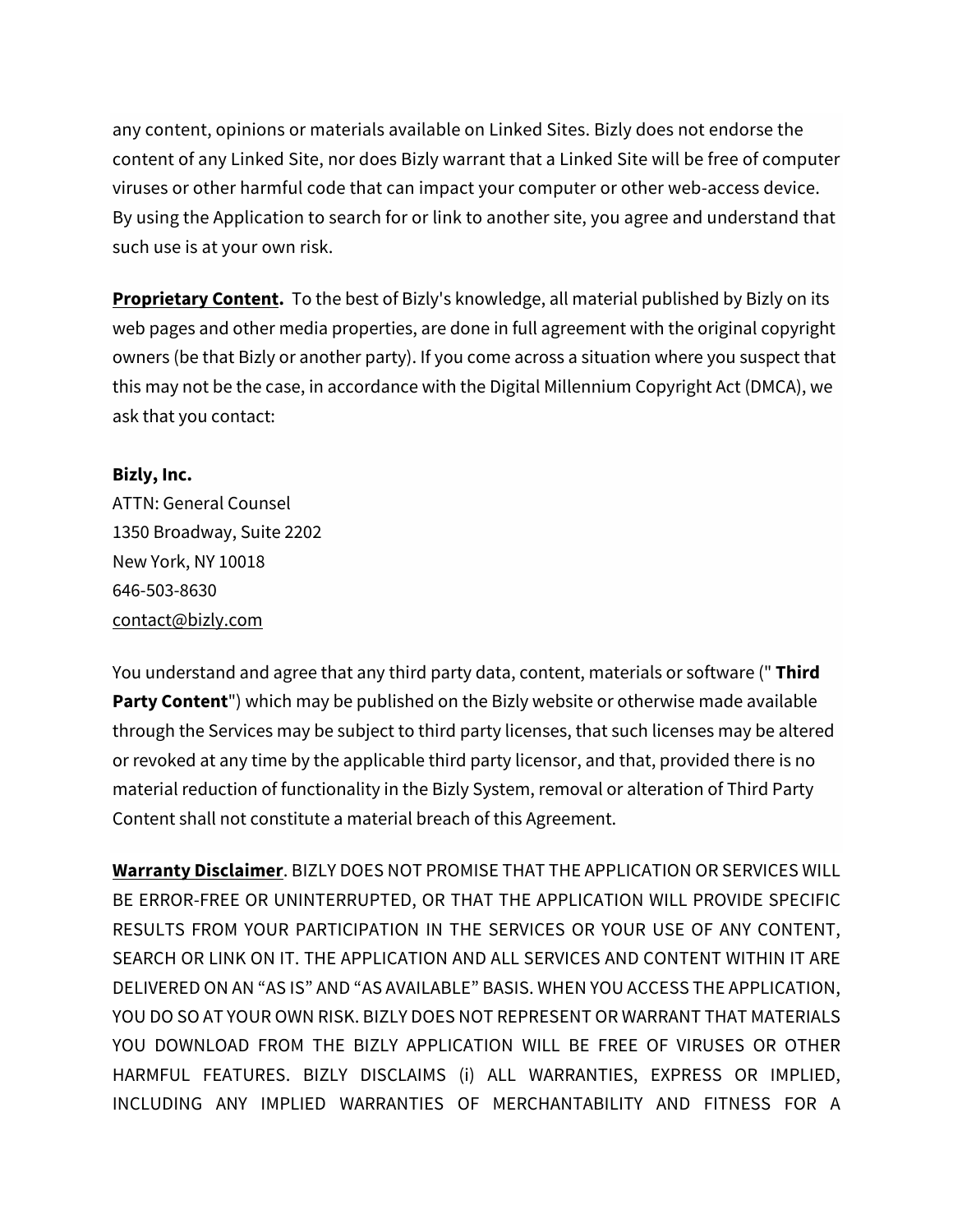PARTICULAR PURPOSE; (ii) ANY RESPONSIBILITY OR LIABILITY FOR THE ACCURACY, CONTENT, COMPLETENESS OR LEGALITY OF INFORMATION OR MATERIALS AVAILABLE THROUGH THE APPLICATION; AND (iii) ANY RESPONSIBILITY OR LIABILITY FOR HARM RESULTING FROM DOWNLOADING OR ACCESSING INFORMATION OR MATERIALS THROUGH THE APPLICATION, INCLUDING HARM CAUSED BY VIRUSES OR SIMILAR DESTRUCTIVE FEATURES. YOU EXPRESSLY AGREE THAT USE OF THE BIZLY APPLICATION AND RELATED SERVICES AND CONTENT IS AT YOUR SOLE RISK. BIZLY IS NOT A PARTY TO ANY ORDERS OR AGREEMENTS ENTERED INTO BETWEEN YOU AND SUPPLIERS, NOR IS BIZLY AN INSURER OR REAL ESTATE AGENT. BIZLY HAS NO CONTROL OVER OR LIABILITY FOR ANY SUPPLIER PROPERTIES OR OFFERINGS, INCLUDING THE LEGALITY, QUALITY, SUITABILITY, SAFETY OR CONDITION THEREOF.

**No Association or Affiliation**. Bizly may offer a directory service through the Application. ACCORDINGLY, THE USE OR DISPLAY OF ANY LISTING, CONTENT OR OTHER MATERIALS REGARDING VENUES OR OTHER THIRD PARTIES ON THE APPLICATION DOES NOT IMPLY ANY PARTNERSHIP, ENDORSEMENT, SPONSORSHIP OR OTHER ASSOCIATION OR AFFILIATION BETWEEN BIZLY AND SUCH THIRD PARTY. IN THE EVENT BIZLY DOES NOT HAVE A SIGNED SUPPLIER AGREEMENT WITH A SUPPLIER IN ANY DIRECTORY LISTING, IT MAY USE ITS CONCIERGE SERVICE TO HELP BOOK THE EVENT. IN SUCH CASE, THE BOOKING DETAILS AGREED BETWEEN YOU AND THE APPLICABLE SUPPLIER WILL BE TREATED AS A CUSTOM ORDER HEREUNDER AND OTHERWISE FULLY SUBJECT TO THE TERMS AND CONDITIONS HEREIN.

**Indemnity**. You agree to defend, indemnify and hold Bizly and its subsidiaries, affiliates, officers, directors, agents and employees harmless from any liability to third parties, including reasonable attorneys' fees, arising from or related to your breach of these Terms**.**

**Limitation of Liability**. UNDER NO CIRCUMSTANCES, INCLUDING BUT NOT LIMITED TO, BREACH OF CONTRACT, TORT OR NEGLIGENCE, WILL BIZLY BE LIABLE FOR ANY DIRECT, INDIRECT, SPECIAL, INCIDENTAL, PUNITIVE, EXEMPLARY OR CONSEQUENTIAL DAMAGES (INCLUDING LOST PROFITS) THAT ARISE OUT OF OR ARE RELATED TO YOUR USE OF THE APPLICATION, SERVICES AND BIZLY CONTENT.

**Contact for Alleged Copyright Infringement**. Bizly respects the intellectual property rights of others and requires that its users do the same. If you believe that content on the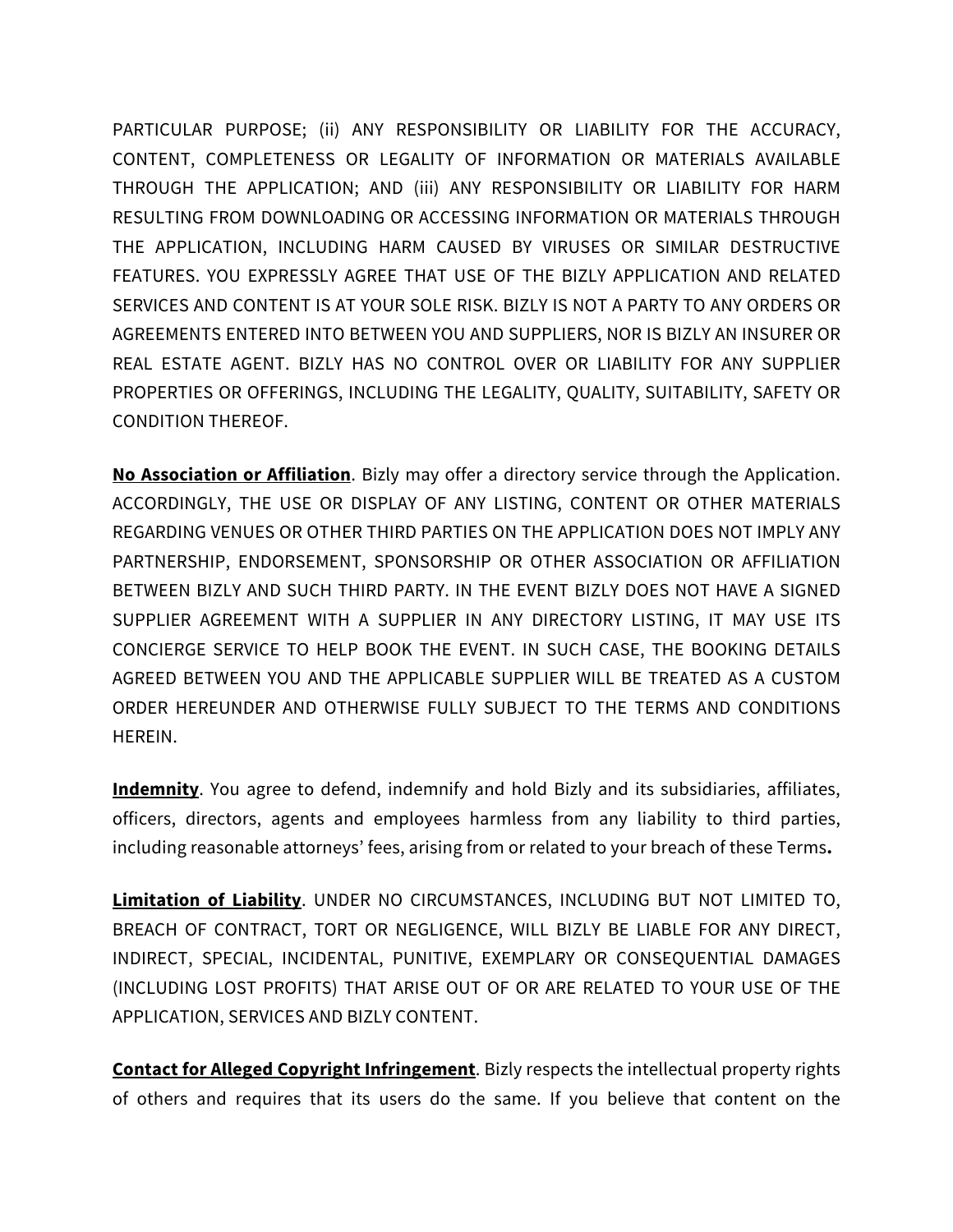Application or other activity taking place on the Application constitutes infringement of a work protected by copyright or otherwise, please contact us at support@bizly.com**.**

**Assignment**. These Terms shall not be assignable by you, either in whole or in part, and any attempt to do so is void. Bizly reserves the right to assign its rights and obligations under these Terms.

**General**. These Terms shall be governed in all respects by the laws of the state of New York without giving effect to its conflicts of law provisions. Both parties submit to the personal jurisdiction of and venue in the state and federal courts in the state of New York in the judicial district where Bizly has its principal place of business. The parties further agree that any cause of action arising under these Terms or our Privacy Policy shall exclusively be brought in such courts. If any provision of these Terms is held to be invalid or unenforceable, such provision shall be struck and the remaining provisions shall be enforced. Headings are for reference purposes only and in no way define, limit, construe, or describe the scope or extent of such section. Bizly' failure to act with respect to a breach by you or others does not waive its right to act with respect to subsequent or similar breaches. This agreement and the terms and conditions contained herein set forth the entire understanding and agreement between Bizly and you with respect to the subject matter hereof and supersede any prior or contemporaneous understanding, whether written or oral. These Terms do not create a partnership, joint venture or fiduciary relationship with Bizly or any Supplier. Bizly must approve any media releases, promotional materials or other publicity relating to these Terms. The Supplier must approve any uses of its trademarks for promotional purposes or any materials that claim any partnership, endorsement, sponsorship, association or affiliation with the Supplier.

**Survival**. The following provisions shall survive the termination of these Terms and shall apply indefinitely: (i) Ownership; Reservation of Rights; (ii) Electronic Communications; (iii) User Disputes; (iv) Warranty Disclaimer; (v) Limitation of Liability; (vi) Indemnity; (vii) Assignment; (viii) General; and (ix) Survival.

**Relationship to Privacy Policy and Other Contracts**. We may modify and change these Terms over time. We will not "retroactively" change these Terms, and any modifications we make shall take effect proactively, once you next access the Application. Please feel free to print out a copy of the current Terms for your records. These Terms must be read in